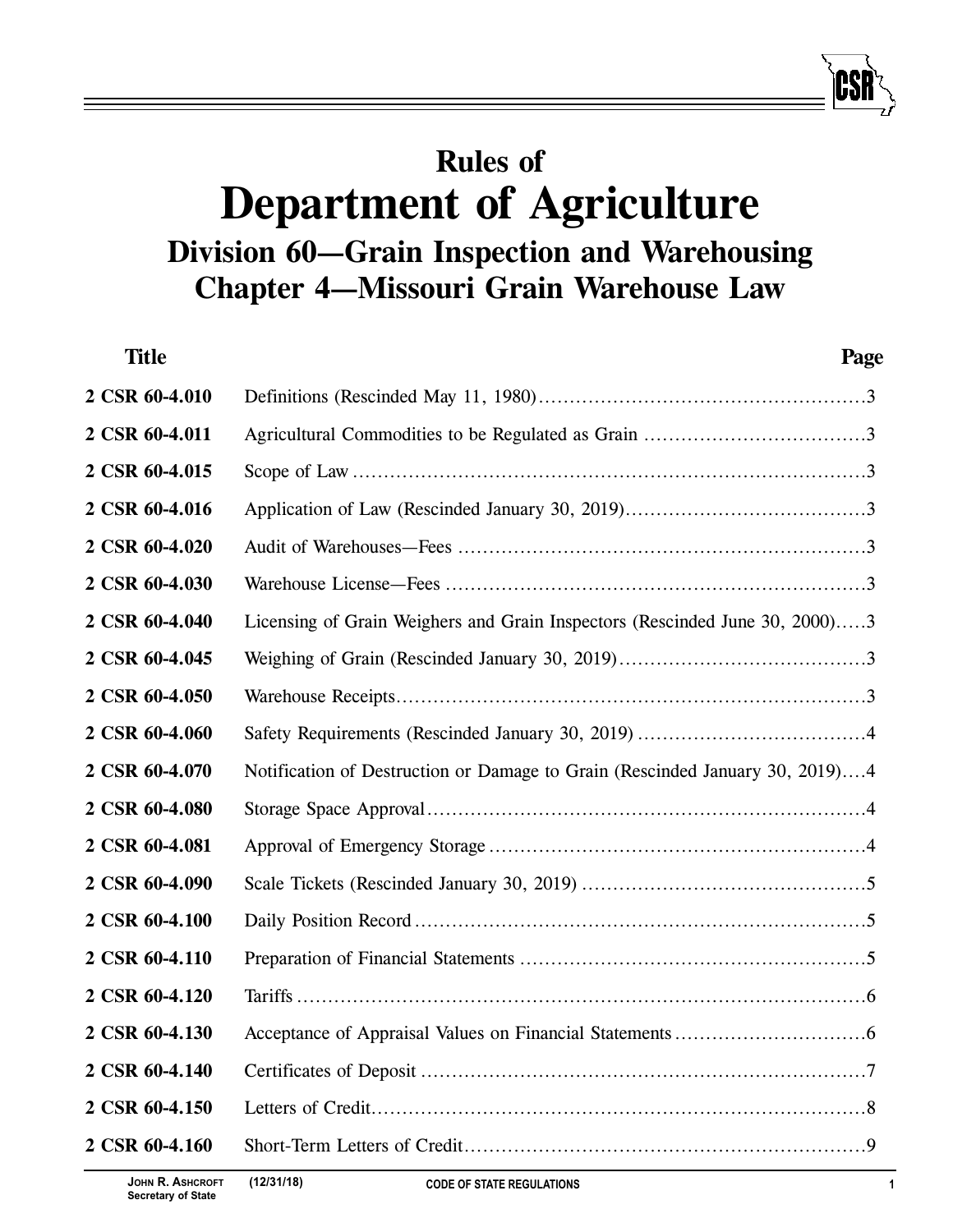**ICSR**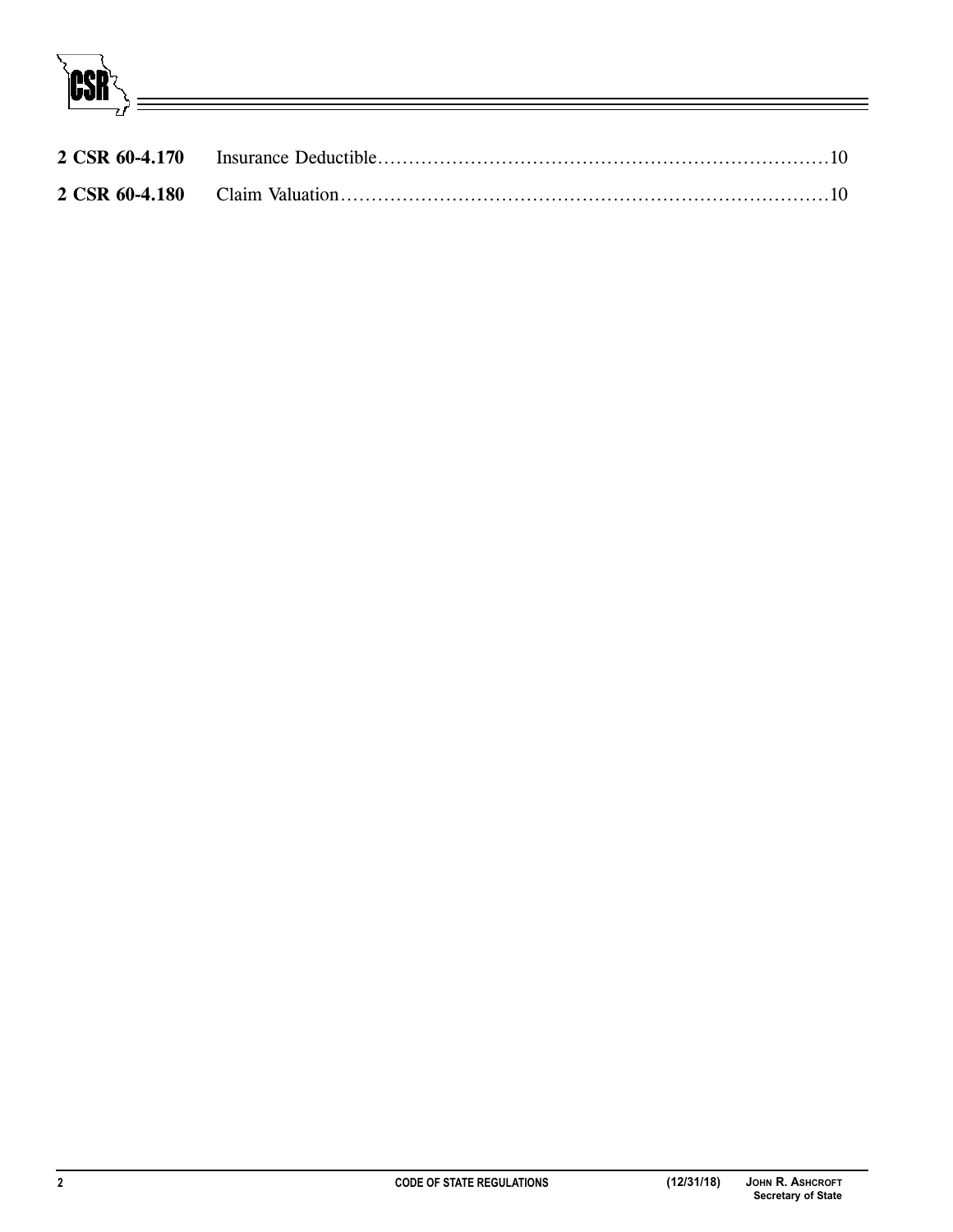

## **Title 2—DEPARTMENT OF AGRICULTURE Division 60—Grain Inspection and Warehousing Chapter 4—Missouri Grain Warehouse Law**

## **2 CSR 60-4.010 Definitions**

(Rescinded May 11, 1980)

*AUTHORITY: section 411.070, RSMo 1978. Original rule filed May 5, 1972, effective May 15, 1972. Rescinded: Filed Feb. 13, 1980, effective May 11, 1980.*

## **2 CSR 60-4.011 Agricultural Commodities to be Regulated as Grain**

*PURPOSE: This rule explains the interpretation made by the department regarding the definition of grain in section 411.026(17), RSMo.*

(1) Rice shall be regulated as grain in addition to any grain for which the United States Department of Agriculture has established standards under the United States Grain Standards Act.

*AUTHORITY: section 411.070, RSMo Supp. 1998.\* Original rule filed March 12, 1982, effective June 11, 1982. Amended: Filed Jan. 11, 1985, effective May 26, 1985. Amended: Filed Dec. 13, 1989, effective May 31, 1990. Amended: Filed Feb. 27, 1991, effective July 8, 1991. Amended: Filed Oct. 25, 1999, effective June 30, 2000.*

*\*Original authority: 411.070, RSMo 1941, amended 1955, 1965, 1977, 1980, 1986, 1993, 1995, 1997.*

#### **2 CSR 60-4.015 Scope of Law**

*PURPOSE: This rule explains the interpretation made by the department regarding the scope of the Missouri Grain Warehouse Law as provided in section 411.015, RSMo.*

(1) The provisions of the Missouri Grain Warehouse Law apply to all warehouse workers (warehousemen, as defined in section 411.026, RSMo) and warehouses located in Missouri. Warehouse workers and warehouses licensed under the United States Warehouse Act are exempted from those provisions of the law which are specifically addressed and covered in the United States Warehouse Act.

*AUTHORITY: section 411.070, RSMo 1986.\* Original rule filed Nov. 2, 1992, effective May 6, 1993.*

*\*Original authority 1941, amended 1955, 1965, 1977, 1980, 1986.*

# **2 CSR 60-4.016 Application of Law** (Rescinded January 30, 2019)

*AUTHORITY: section 411.070, RSMo 1986. Original rule filed Jan. 5, 1993, effective June 7, 1993. Rescinded: Filed May 18, 2018, effective Jan. 30, 2019.*

# **2 CSR 60-4.020 Audit of Warehouses— Fees**

*PURPOSE: This rule states the scheduled fees to be charged for warehouse examinations.*

(1) Actual capacity, not over 150,000 bushel (bu.) capacity, minimum fee \$50; 150,001 bu.—300,000 bu., \$50 plus 60¢ per 1000 based on 1/3 capacity of excess over 150,000 bu.; 300,001 bu.—600,000 bu., \$80 plus 50¢ per 1000 based on 1/3 capacity of excess over 300,000 bu.; 600,001 bu.—1,200,000 bu., \$130 plus 40¢ per 1000 based on 1/3 capacity of excess over 600,000 bu.; 1,200,001 bu.—2,400,000 bu., \$210 plus 30¢ per 1000 based on 1/3 capacity of excess over 1,200,000 bu.; 2,400,001 bu.—4,800,000 bu., \$330 plus 20¢ per 1000 based on 1/3 capacity of excess over 2,400,000 bu.; and over 4,800,000 bu., \$490 plus 15¢ per 1000 based on 1/3 capacity of excess over 4,800,000 bu.

*AUTHORITY: section 411.070(6), RSMo 1986.\* This rule was previously filed as 2 CSR 40-4.020. Original rule filed May 5, 1972, effective May 15, 1972. Rescinded and readopted: Filed Feb. 13, 1980, effective May 11, 1980.*

*\*Original authority 1941, amended 1955, 1965, 1977, 1980, 1986.*

# **2 CSR 60-4.030 Warehouse License—Fees**

*PURPOSE: This rule states the schedule of fees to be charged for public warehouse licenses.*

| (1)                    |            |
|------------------------|------------|
| <b>Actual Capacity</b> | Fee        |
| (bushels)              | (per year) |
| $1 - 100,000$          | \$100      |
| 100,001-300,000        | \$200      |
| 300,001-600,000        | \$250      |
| 600,001-900,000        | \$300      |
| 900,001-1,500,000      | \$350      |
| 1,500,001-2,500,000    | \$400      |

2,500,001–3,500,000 \$450 over 3,500,000 add \$50

for each additional million bushels.

*AUTHORITY: section 411.070, RSMo 2000.\* This rule was previously filed as 2 CSR 40- 4.030. Original rule filed May 5, 1972, effective May 15, 1972. Rescinded and readopted: Filed Feb. 13, 1980, effective May 11, 1980. Amended: Filed Dec. 29, 2015, effective June 30, 2016.*

*\*Original authority 1941, amended 1955, 1965, 1977, 1980, 1986, 1993, 1995, 1997.*

## **2 CSR 60-4.040 Licensing of Grain Weighers and Grain Inspectors** (Rescinded June 30, 2000)

*AUTHORITY: section 411.070, RSMo 1986. This rule was previously filed as 2 CSR 40- 4.040. Original rule filed May 5, 1972, effective May 15, 1972. Amended: Filed Feb. 13, 1980, effective May 11, 1980. Rescinded: Filed Oct. 25, 1999, effective June 30, 2000.*

## **2 CSR 60-4.045 Weighing of Grain** (Rescinded January 30, 2019)

*AUTHORITY: section 411.070, RSMo 1986. Original rule filed Nov. 2, 1992, effective May 5, 1993. Rescinded: Filed May 18, 2018, effective Jan. 30, 2019.*

# **2 CSR 60-4.050 Warehouse Receipts**

*PURPOSE: This rule states the requirements for negotiable warehouse receipts including the issuance, distribution, cancellation, retention, and the procedures required when a negotiable receipt is lost or stolen, including the issuance of duplicate receipts, and also requirements on nonnegotiable receipts.*

(1) All paper negotiable warehouse receipts must be ordered from the Missouri Department of Agriculture, GRS, PO Box 630, Jefferson City, MO 65102. Copies shall be distributed as follows:

(A) The original copy of the negotiable warehouse receipt must be issued to the owner of the stored commodity; and

(B) The original warehouse receipt stub and at least one (1) copy of each warehouse receipt ordered, whether issued or voided, must be retained by the warehouseman in accordance with section 411.383, RSMo.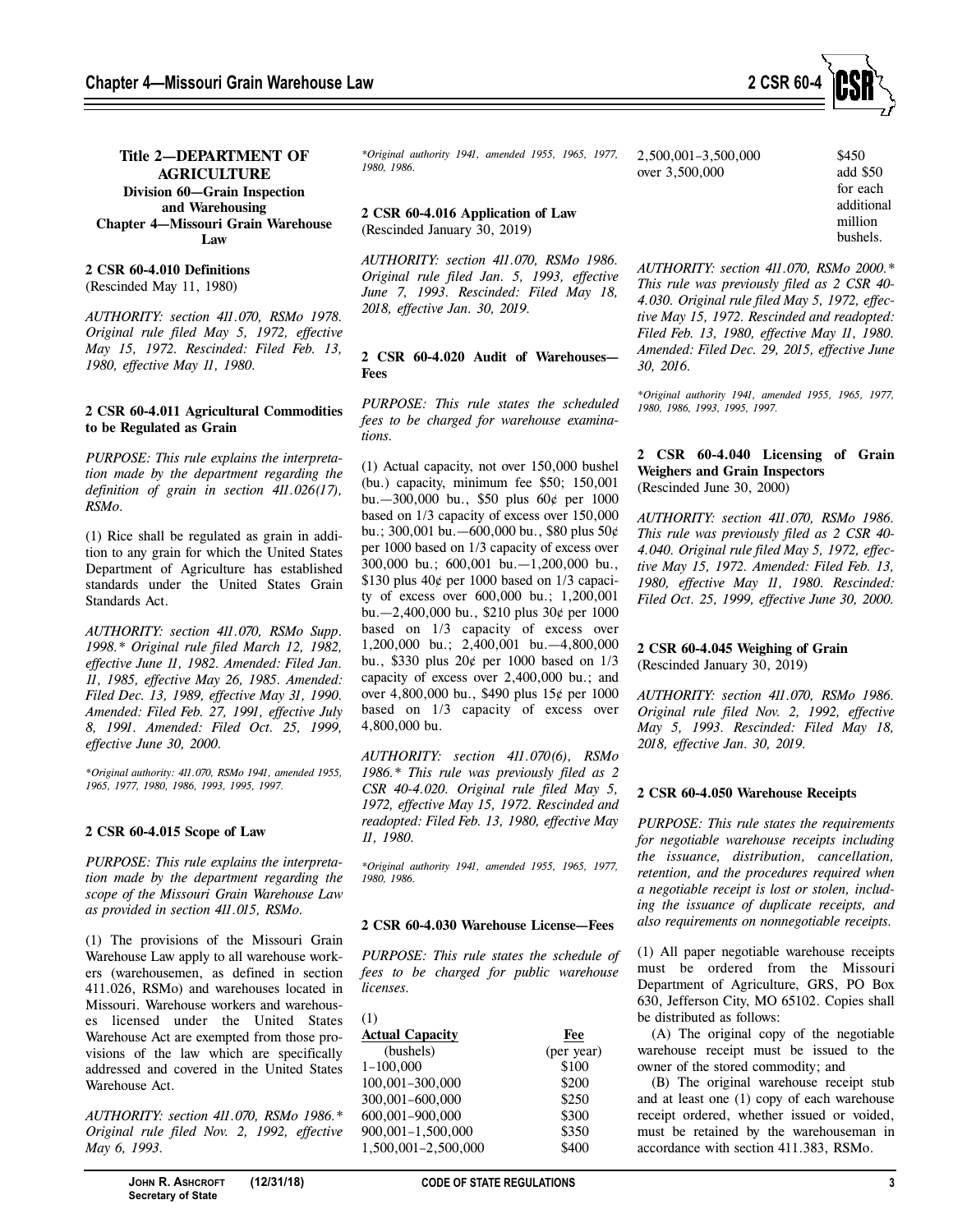

(2) The cancellation date, method of disposition and disposition document number must be shown on each original warehouse receipt cancelled by the warehouseman.

(3) If the original copy of a negotiable warehouse receipt is lost, stolen, or destroyed by the owner, the following procedures must be followed:

(A) The owner(s) of the receipt shall complete and file an affidavit, on a form approved by the department, with the issuing warehouseman stating that s/he is lawfully entitled to the possession of the original receipt, that s/he has not negotiated or assigned the original receipt, how the original receipt was lost, stolen or destroyed, and that a diligent effort has been made to find the receipt without success:

(B) The owner also shall obtain and file with the warehouseman a lost instrument bond, issued by a surety company that is authorized to do business in Missouri, in an amount equal to double the current value of the commodity represented by the lost warehouse receipt. The bond shall indemnify the warehouseman against loss, liability, or expense that may be sustained as a result of the warehouseman's issuance of duplicate (replacement) receipt; and

(C) Upon receipt of the previously mentioned documents, the warehouseman shall issue a duplicate (replacement) warehouse receipt with the same terms, subject to the same conditions and bearing on its face the number and date of the receipt which it is replacing, along with the word DUPLICATE.

(4) If the original copy of a negotiable warehouse receipt is lost or destroyed by a licensed warehouseman, the director shall require proof of that loss or destruction and may require the warehouseman to sign an affidavit stating— that the receipt has been lost or destroyed and therefore cannot be produced for cancellation, that delivery or payment in full for the commodity receipted has been made to the owner, and that the warehouseman has not negotiated the receipt for value. The director also may require the owner(s) of the negotiable receipt to sign an affidavit stating that s/he received delivery of, or payment in full for, the grain represented by the receipt and that the original receipt was given to the warehouseman for cancellation.

(5) A summary of all nonnegotiable warehouse receipts, other than scale tickets, issued by a licensed warehouse must be made available to department auditors or mailed to the Missouri Department of Agriculture,

GRS, P.O. Box 630, Jefferson City, MO 65102. The summary must state the bushel amount and current market value of each type of commodity receipted and the total dollar amount receipted.

(6) Negotiable electronic warehouse receipts may be utilized. All electronic warehouse receipts must be obtained from a Missouri Department of Agriculture approved provider.

*AUTHORITY: section 411.070, RSMo 2000.\* This rule was previously filed as 2 CSR 40- 4.050. Original rule filed May 5, 1972, effective May 15, 1972. Amended: Filed Feb. 13, 1980, effective May 11, 1980. Amended: Filed March 2, 1989, effective May 25, 1989. Rescinded and readopted: Filed Feb. 2, 1990, effective May 31, 1990. Amended: Filed Dec. 29, 2015, effective June 30, 2016.*

*\*Original authority 1941, amended 1955, 1965, 1977, 1980, 1986, 1993, 1995, 1997.*

## **2 CSR 60-4.060 Safety Requirements** (Rescinded January 30, 2019)

*AUTHORITY: section 411.070, RSMo 1986. This rule was previously filed as 2 CSR 40- 4.060. Original rule filed May 5, 1972, effective May 15, 1972. Amended: Filed Feb. 13, 1980, effective May 11, 1980. Rescinded and readopted: Filed Feb. 2, 1990, effective May 31, 1990. Rescinded: Filed May 18, 2018, effective Jan. 30, 2019.*

# **2 CSR 60-4.070 Notification of Destruction or Damage to Grain**

(Rescinded January 30, 2019)

*AUTHORITY: section 411.070, RSMo Supp. 1998. This rule was previously filed as 2 CSR 40-4.070. Original rule filed May 5, 1972, effective May 15, 1972. Amended: Filed Feb. 13, 1980, effective May 11, 1980. Amended: Filed Dec. 13, 1989, effective May 31, 1990. Amended: Filed Oct. 25, 1999, effective June 30, 2000. Rescinded: Filed May 18, 2018, effective Jan. 30, 2019.*

#### **2 CSR 60-4.080 Storage Space Approval**

*PURPOSE: This rule establishes requirements for the approval of warehouse storage space for licensing.*

(1) Upon receipt of an application for a warehouse license, the director shall verify the following prior to approving storage space for licensing:

(A) The flooring is steel or concrete, except for wooden elevators and raised aeration floors;

(B) The sidewalls are rigid and self-supporting;

(C) The space is immobile;

(D) Adequate means of entrance and exit to the storage space are provided; and

(E) The space is otherwise capable of maintaining the quantity and quality of grain stored in it.

(2) The requirements for flooring, sidewalls, and immobility may be modified by the director for emergency or temporary storage on a case-by-case basis if it is shown that adequate protection for stored grain is provided by the storage space.

(3) Approved space may be used only when all other licensing requirements have been met, and a warehouse license has been issued by the director.

(4) The licensed storage capacity of the warehouse may be increased upon the director's verification that the space to be added meets the requirements of section (1) of this rule; however, prior to using any additional space, the warehouseman, based on the increased capacity, shall increase stock insurance and license security to the amounts required under sections 411.278, 411.281 and 411.290, RSMo.

(5) The licensed storage capacity of the warehouse may be decreased or space deleted from a license upon the director's verification that all grain has been removed from the space. However, if the space is connected to other licensed space by grain transporting equipment, the director may consider the space one (1) functional unit and require the space to remain licensed.

*AUTHORITY: section 411.070, RSMo 2016.\* This rule was previously filed as 2 CSR 40- 4.080. Original rule filed May 5, 1972, effective May 15, 1972. Amended: Filed Feb. 13, 1980, effective May 11, 1980. Rescinded and readopted: Filed Feb. 2, 1990, effective May 31, 1990. Amended: Filed May 18, 2018, effective Jan. 30, 2019.*

*\*Original authority: 411.070, RSMo 1941, amended 1955, 1965, 1977, 1980, 1986, 1993, 1995, 1997.*

# **2 CSR 60-4.081 Approval of Emergency Storage**

*Emergency rule filed Nov. 19, 1992, effective Nov. 29, 1992, expired Dec. 31, 1992.*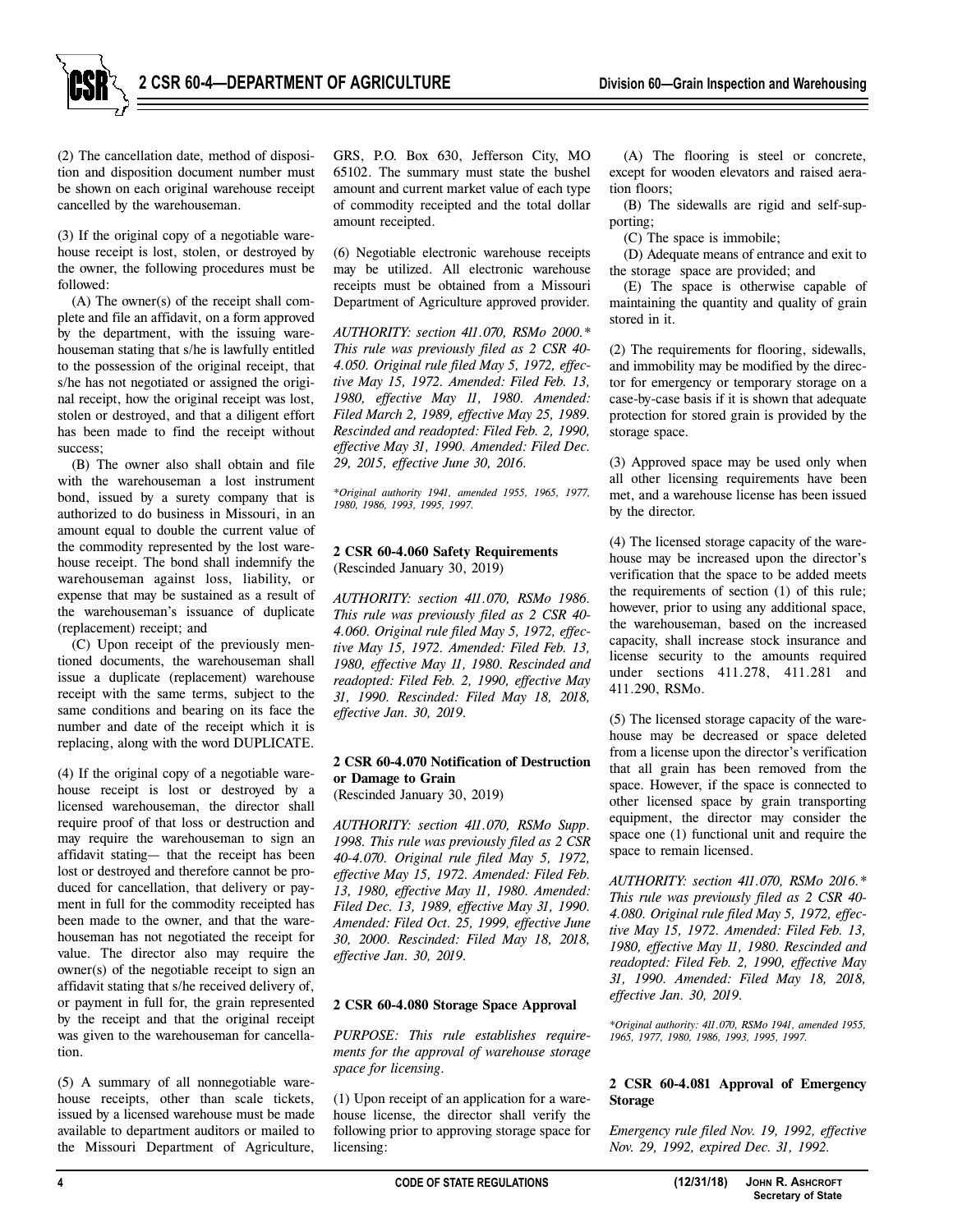

## **2 CSR 60-4.090 Scale Tickets** (Rescinded January 30, 2019)

*AUTHORITY: section 411.070, RSMo 1986. This rule was previously filed as 2 CSR 40- 4.090. Original rule filed May 5, 1972, effective May 15, 1972. Amended: Filed Feb. 13, 1980, effective May 11, 1980. Rescinded and readopted: Filed Feb. 2, 1990, effective May 31, 1990. Rescinded: Filed May 18, 2018, effective Jan. 30, 2019.*

# **2 CSR 60-4.100 Daily Position Record**

*PURPOSE: This rule clarifies the requirements of a perpetual inventory record.*

(1) A perpetual inventory record shall be called a daily position record for the purpose of this rule. This record must reflect grain movements in and out of the warehouse and total amount of grain stocks in the warehouse at the close of each business day. A business day shall be defined as any twenty-four (24) hour period, during which time business is conducted. All entries to the daily position record shall be supported by source documents.

(2) Adjustments for shrinkage due to operational and moisture losses shall be made to the daily position record at least once per month, based on a shrinkage policy established by the warehouseman. The policy shall be formulated so that calculated losses are representative of actual shrinkage incurred.

(3) Upward or downward adjustments of the daily position record to measured inventory may be made only upon departmental approval or when ordered by departmental auditors.

(4) Upward or downward adjustments of the daily position record to actual weigh-up inventory may be made at any time. However, the warehouseman shall furnish upon request of the department copies of scale tickets used in the weigh-up.

*AUTHORITY: section 411.070, RSMo 1986.\* This rule was previously filed as 2 CSR 40- 4.100. Original rule filed May 5, 1972, effective May 15, 1972. Amended: Filed Feb. 13, 1980, effective May 11, 1980. Rescinded and readopted: Filed Feb. 2, 1990, effective May 31, 1990.*

*\*Original authority 1941, amended 1955, 1965, 1977, 1980, 1986.*

#### **2 CSR 60-4.110 Preparation of Financial Statements**

*PURPOSE: This rule sets forth what financial statements are required with an application for a Missouri grain warehouse license, who may prepare the financial statements, how these financial statements shall be prepared and what assets may be disallowed for licensing purposes.*

(1) The following definitions shall apply to these rules:

(A) Balance sheet—A statement of assets, liabilities and net worth;

(B) Combined balance sheet—A statement that includes all business and personal assets, liabilities and net worth of an individual;

(C) Director—The director of the Missouri Department of Agriculture or a designated representative;

(D) Generally accepted accounting principles (GAAP)—The conventions, rules and procedures necessary to define accepted accounting practice, which include broad guidelines of general application as well as detailed practices and procedures generally accepted by the accounting profession and which have substantial authoritative support from the American Institute of Certified Public Accountants;

(E) Personal balance sheet—A statement of personal assets, liabilities and net worth for an individual including the net equity of all business interests other than those for which an application is being made;

(F) Certified public accountant—Any person permitted to engage in the practice of public accounting under Chapter 326, RSMo;

(G) Qualified accountant—A certified public accountant competent in the application of GAAP provided that this person is not the applicant. Also, that if the applicant is an individual, this person is not an employee of the applicant, or if the applicant is a corporation or partnership, this person is not an officer, shareholder, partner or employee of the applicant; and

(H) Statement of income and expenses—A statement showing the income and expenses of a particular entity for a given period of time.

(2) All applicants for a Missouri grain warehouse license shall submit a balance sheet and a statement of income and expenses. The financial statements shall be no more than six (6) months old, unless waived by the director. If waived, the director may require interim financial statements as s/he deems necessary. The financial statements shall be prepared by a qualified accountant in accordance with

these rules. If the applicant's qualified accountant has prepared a statement of retained earnings, a statement of changes in financial position, and notes and disclosures to the financial statements, then these items shall also be submitted.

(3) The applicant shall submit copies of the financial statements submitted to the applicant's bonding company, or submitted to the Commodity Credit Corporation in support of a Uniform Grain Storage Agreement, or submitted to the United States Department of Agriculture in support of a federal warehouse license if the financial statements are prepared as of a different date, or for a different period of time, or to show different amounts than those submitted with the application for a Missouri grain warehouse license.

(4) The financial statements required by these rules shall be prepared in accordance with GAAP except as otherwise allowed or required by these rules.

(5) All financial statements required by these rules shall be prepared on the accrual basis of accounting unless waived by the director. If waived, the director may require the applicant to provide an estimate, prepared by the applicant's qualified accountant, of the effect of converting the financial statements to the accrual basis of accounting.

(6) If the applicant is an individual, the applicant shall submit a balance sheet and a statement of income and expenses for the proprietorship business in accordance with GAAP. If the applicant is an individual, the applicant also shall submit a personal balance sheet. The applicant, in lieu of submitting a business and a personal balance sheet, may submit a combined balance sheet. Personal nonbusiness assets should be shown at the lower of historical cost or estimated fair market value. If the applicant is an individual and desires to show estimated current values that are higher than the historical cost basis for the proprietorship business balance sheet, the personal balance sheet, or the combined balance sheet, the estimated current values should be accompanied by a qualified appraisal. If a qualified appraisal is accepted, appropriate adjustments to the balance sheet will be made by the Missouri Department of Agriculture.

(7) If the applicant is a partnership, the applicant shall submit a balance sheet and a statement of income and expenses for the partnership business in accordance with GAAP. Only the partnership assets and liabilities will be considered in computing net worth. The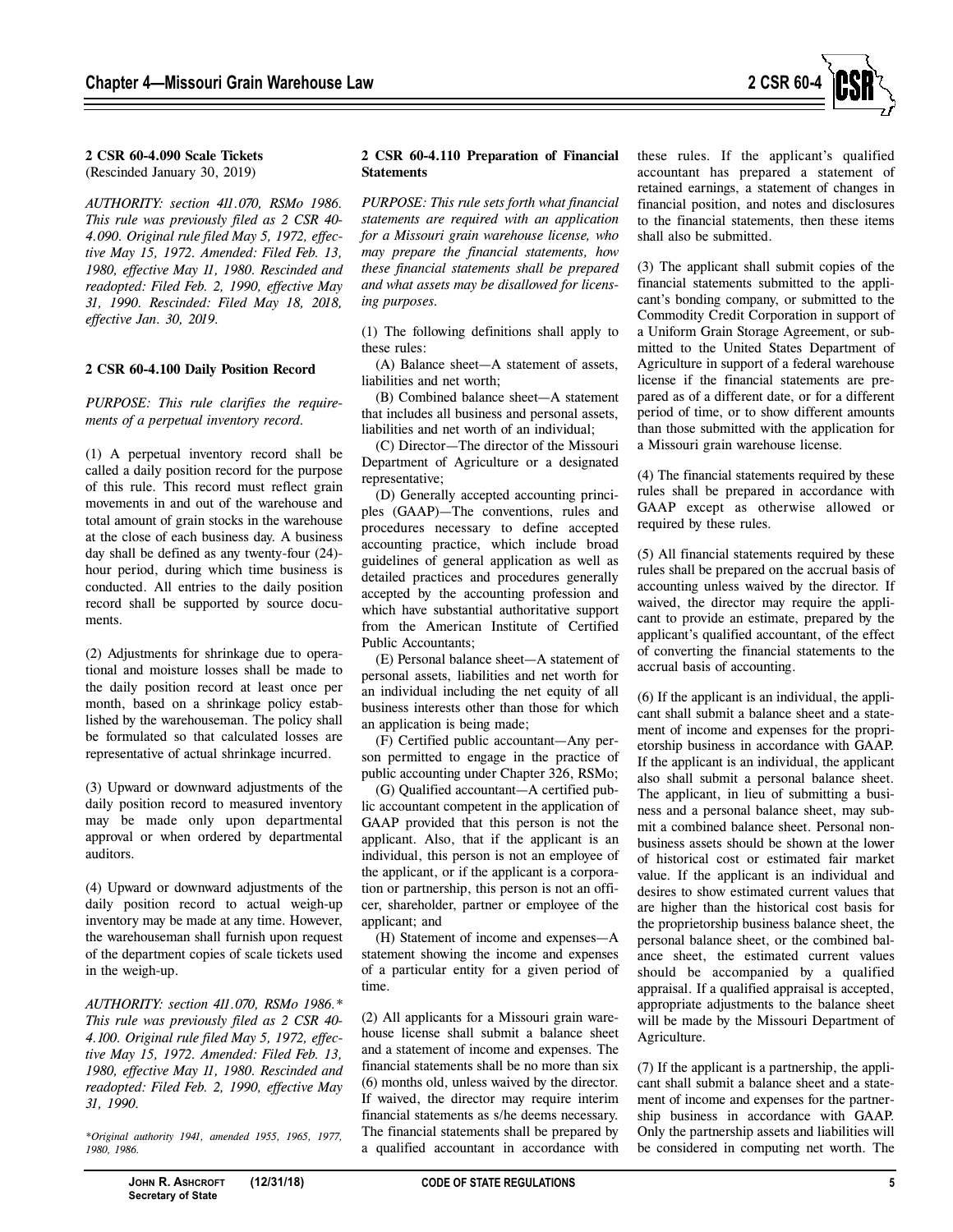

personal financial statements for the individual partners will not be considered in computing net worth.

(8) If the applicant is a partnership and desires to show estimated current values that are higher than the historical cost basis, the estimated current values should be accompanied by a qualified appraisal. If a qualified appraisal is accepted, appropriate adjustments to the balance sheet will be made by the Missouri Department of Agriculture.

(9) If the applicant is a partnership, a copy of a written partnership agreement shall be submitted.

(10) If the applicant is a corporation, the applicant shall submit a balance sheet and a statement of income and expenses for the corporation in accordance with GAAP. If the applicant is a corporation and desires to show estimated current values that are higher than the historical cost basis, the estimated current values should be accompanied by a qualified appraisal. If a qualified appraisal is accepted, appropriate adjustments to the balance sheet will be made by the Missouri Department of Agriculture.

(11) If the applicant is a corporation and is a party of a majority- or wholly-owned corporate parent/subsidiary relationship, the applicant shall submit the financial statements required by these rules and the consolidated financial statements. For licensing purposes, the director may use the applicant's net worth or the consolidated net worth. If the applicant is a wholly- or majority-owned subsidiary, the director may require the applicant to submit a corporate letter of guaranty from the parent company on a form prescribed by the director.

(12) If the applicant is a corporation and is a part of a group of related corporations that do business with each other where the same individual or partnership owns a controlling interest in all of the corporations, the applicant shall submit the required financial statements for the applicant and the combined financial statements for the group of related corporations.

(13) In determining allowable net worth for licensing purposes, the director shall disallow the following assets if s/he is of the opinion that these assets are withdrawals of equity or that these assets are uncollectible: 1) notes receivable due from stockholders, 2) accounts receivable, 3) advances to affiliates, 4) investments or equities in cooperatives or 5) goodwill. The director also may disallow other assets that in his/her opinion are or may be withdrawals of equity, or that are or may be uncollectible.

*AUTHORITY: sections 411.070 and 411.260, RSMo Supp. 1998.\* Original rule filed Feb. 13, 1980, effective May 11, 1980. Amended: Filed March 16, 1988, effective June 27, 1988. Amended: Filed Oct. 25, 1999, effective June 30, 2000.*

*\*Original authority 411.070, RSMo 1941, amended 1955, 1965, 1977, 1980, 1986, 1993, 1995, 1997; and 411.260, RSMo 1939, amended 1941, 1949, 1965, 1977, 1986, 1997.*

# **2 CSR 60-4.120 Tariffs**

*PURPOSE: This rule states when a tariff must be submitted to the department and establishes what the tariff must contain.*

(1) A schedule of charges shall be submitted with an original warehouse license application. An amended schedule of charges may be filed at any time. The schedule shall contain rates to be charged for storage, receiving, loadout, cleaning, drying, and any other charges applicable to the conditioning or processing of grain delivered by patrons of the warehouse. The schedule of charges also shall set forth any minimum charges, shrinks, or time limits applicable to grain storage accounts.

(2) The charges applicable to stored products shall be those which were in effect at the time of delivery, except that if a new or amended schedule of charges is filed, the new rate shall be applicable from the anniversary of the deposit date.

*AUTHORITY: section 411.070, RSMo 2016.\* Original rule filed Feb. 13, 1980, effective May 11, 1980. Amended: Filed Dec. 29, 2015, effective June 30, 2016. Amended: Filed May 18, 2018, effective Jan. 30, 2019.*

*\*Original authority: 411.070, RSMo 1941, amended 1955, 1965, 1977, 1980, 1986, 1993, 1995, 1997.*

#### **2 CSR 60-4.130 Acceptance of Appraisal Values on Financial Statements**

*PURPOSE: This rule sets forth who is eligible to submit an appraisal of financial statement items, what items may be appraised, who may prepare an appraisal, what an appraisal must contain, the definition of fair market value, how often an appraisal must be submitted, and how an appraisal will be discounted.*

(1) A grain warehouseman holding a Mis-

souri public grain warehouse license or an applicant for a Missouri public grain warehouse license may submit an appraisal of fixed assets, that is, land, buildings, and equipment, for consideration in computing net worth. However, if at any time the director determines that a serious cash flow problem exists, or that current liabilities far exceed current assets, the director may disallow the use of an appraisal in computing net worth.

(2) An appraisal must be submitted by an individual or company competent and experienced in conducting appraisals and in making assessments of the fair market value of fixed assets as land, buildings, and equipment.

(3) If only land is being appraised, the appraisal may be completed by a real estate salesperson or broker licensed with the Missouri Real Estate Commission or with a comparable commission of another state. If land is appraised by a real estate salesperson or broker, the appraisal must include at least two (2) quotes of recent sales of similar land in the same geographic area. In the absence of recent sales in the area, this requirement may be waived by the director.

(4) If only transportation or farm equipment is being appraised, the appraisal may be completed by an equipment dealer with experience in appraising transportation and farm equipment.

(5) If a grain warehouseman holding a Missouri public grain warehouse license or an applicant for a Missouri public grain warehouse license desires to submit an appraisal, the director may require that the appraisal be conducted by an individual or professional appraisal company holding the designation MAI (Member of the Appraisal Institute) awarded by the American Institute of Real Estate Appraisers (AIREA) of the National Association of Realtors or that the appraisal be conducted by an individual or professional appraisal company who is a member in good standing of the Society of Real Estate Appraisers (SREA).

(6) For an appraisal to be considered in computing net worth the appraiser must state the estimated fair market value of the items being appraised. For the purpose of this rule, fair market value shall be defined to mean the highest price in terms of money which a property will bring in a competitive and open market under all conditions requisite to a fair sale, buyer and seller each acting prudently, knowledgeably, and assuming the price is not affected by undue stimulus.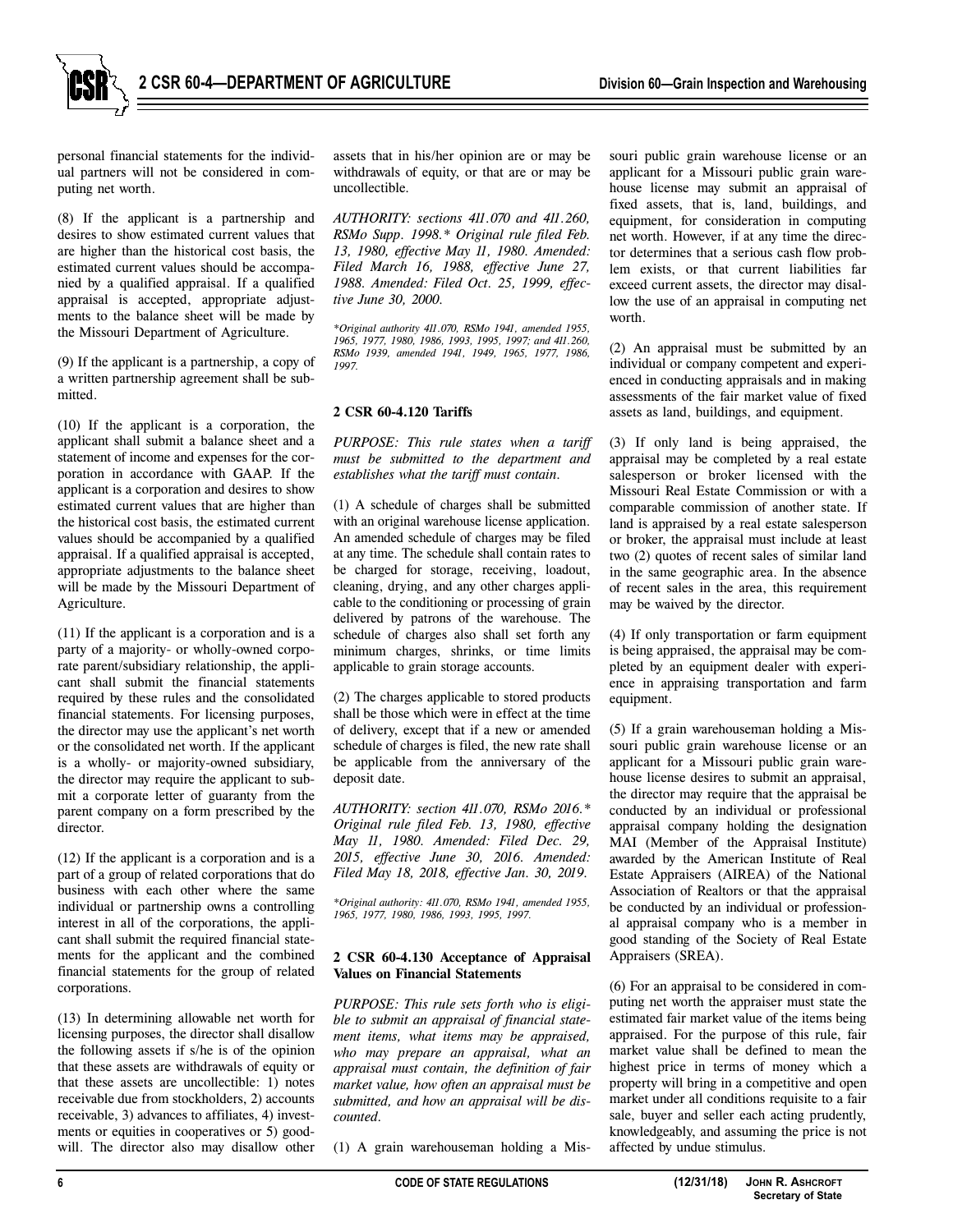

(7) If buildings, equipment, or both, are being appraised, the appraiser shall use the cost approach (replacement cost less depreciation) or the market-data approach, unless an alternate approach is approved by the director.

(8) If an appraiser determines fair market value by computing the replacement cost less depreciation, the appraisal process shall include, but not be limited to, the following steps:

(A) If land is appraised, the value of the land as if vacant is to be estimated;

(B) If improvements on the land are appraised, the cost to reproduce (new) the existing improvements is to be estimated;

(C) For the improvements, the deduction for depreciation from all causes is to be estimated; and

(D) If applicable, the value of the land is to be added to the cost to reproduce (new) the existing improvements less the deduction for depreciation from all causes.

(9) To determine the deduction for depreciation from all causes, the appraiser should evaluate and estimate the disadvantages and deficiencies of the existing improvements as compared with new improvements. Depreciation, when measured as a disadvantage or deficiency, may be one (1) or all of the following kinds:

(A) Physical deterioration—deterioration or the physical wearing out of the property;

(B) Functional obsolescence—a lack of desirability in layout, style, and design as compared with that of a new property serving the same function; and

(C) Economic obsolescence—relating to a loss of value from causes outside the property itself.

(10) If an appraiser determines fair market value by using the market-data approach or comparison approach, the appraiser shall determine fair market value by comparing known sales of similar properties which have occurred within a recent period of time to the subject property.

(11) All appraisals must be accompanied by a statement of the appraiser's qualifications unless the statement is already on file with the department. This statement should include the appraiser's educational background, his/her experience in preparing appraisals, memberships in professional appraisal societies and organizations, and a partial list of past clients.

(12) The appraisal must include a detailed description of the basic method or technique by which the appraised value was determined and must include a certification signed by the appraiser making the following statement:

(A) The appraiser has no present or contemplated future interest in the property appraised; and neither the employment to make the appraisal, nor the compensation for it, is contingent upon the appraised value of the property;

(B) The appraiser has no personal interest in or bias with respect to the subject matter of the appraisal report or the parties involved;

(C) The appraiser has personally inspected the property, both inside and out, and has made an exterior inspection of all comparable sales listed in the report. To the best of the appraiser's knowledge and belief, all statements and information in the appraisal report are true and correct, and the appraiser has not knowingly withheld any significant information;

(D) If the appraiser is affiliated with an appraisal organization, the appraisal report has been made in conformity with and is subject to the requirements of the *Code of Professional Ethics and the Standards of Professional Conduct* of the appraisal organization; and

(E) All conclusions and opinions concerning the properties that are set forth in the appraisal report were prepared by no one other than the appraiser unless otherwise indicated.

(13) The appraiser may set forth all of the limiting conditions (imposed by the terms of the assignment or by the appraiser) affecting the analysis, opinions, and conclusions contained in the appraisal report.

(14) To assist the appraiser in setting forth his/her qualifications, experience, and other information relating to the performance of the appraisal, the director may prepare a form for use by the appraiser. However, in addition to the appraisal form, the appraiser shall submit a copy of the actual appraisal.

(15) An appraisal shall be accepted for a period of four (4) years from the date of the appraisal. However, if during the four- (4-) year period the director becomes of the opinion that there may have been a significant reduction in the value of the appraised property, an updated appraisal may be requested. Otherwise, once four (4) years has elapsed, a new appraisal must be submitted with the next required financial statement or the department shall use the book value of the appraised property.

(16) The amount by which the appraised value exceeds the licensee's basis at the time of the appraisal shall be known as appraisal surplus. This value shall be discounted thirty percent (30%) to allow for possible fluctuations in market value and for capital gains taxed that could result if the asset(s) were disposed of at the appraised value. The discounted appraisal surplus shall be added to the book value to arrive at the allowable value for the appraised assets.

(17) If, during the period that an appraisal is allowed, the items included in the appraisal remain on the books or new items are added to the books, the allowable value for fixed assets will be determined by adding the original discounted appraisal surplus to the present book value.

(18) If, during the period that an appraisal is allowed, some of the items included in the appraisal are removed from the books, the allowable value for fixed assets will be determined by recomputing the original discounted appraisal surplus, taking into account the items that must be removed from both the appraisal and the list of book values and adding the adjusted discounted appraisal surplus to the present book value.

(19) If the book value or basis in the property cannot be determined, the director shall discount the appraisal value thirty percent (30%) to allow for possible fluctuations in market value and for capital gains taxes that could result if the asset(s) were disposed of at the appraised value.

(20) An appraisal of assets will not be accepted for a period of one (1) year after that assets are purchased.

*AUTHORITY: sections 411.070 and 411.260, RSMo 2016.\* Original rule filed Jan. 11, 1985, effective May 26, 1985. Amended: Filed March 16, 1988, effective June 27, 1988. Amended: Filed May 18, 2018, effective Jan. 30, 2019.*

*\*Original authority: 411.070, RSMo 1941, amended 1955, 1965, 1977, 1980, 1986 , 1993, 1995, 1997 and 411.260, RSMo 1939, amended 1941, 1949, 1965, 1977, 1986, 1997, 2014.*

# **2 CSR 60-4.140 Certificates of Deposit**

*PURPOSE: This rule sets forth guidelines for the submission, acceptance, safeguarding, possible liquidation and return of a certificate of deposit that has been submitted in lieu of a Missouri grain warehouse bond.*

(1) A certificate of deposit (CD) issued by a bank or savings and loan association that is a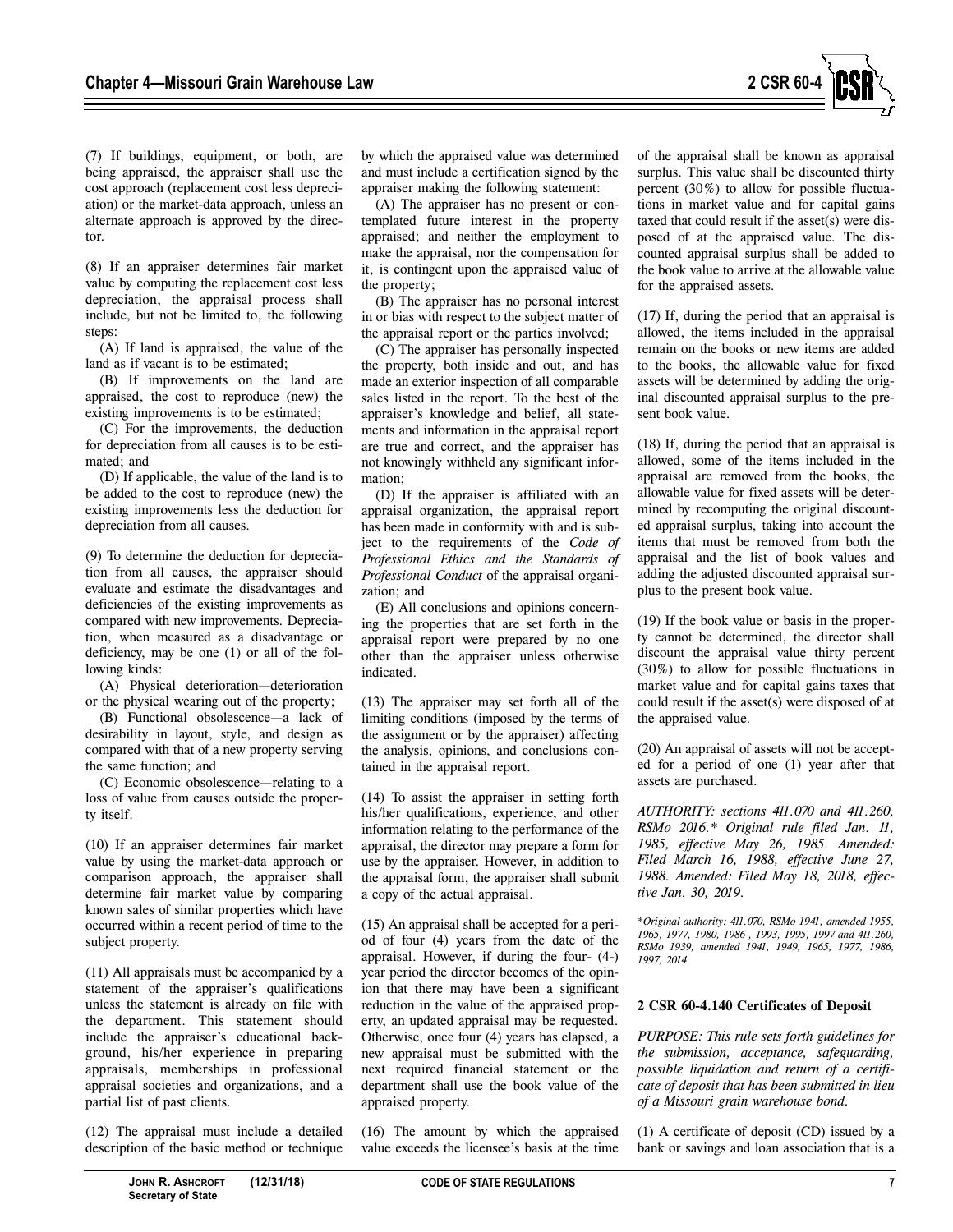

**2 CSR 60-4—DEPARTMENT OF AGRICULTURE** Division 60—Grain Inspection and Warehousing

member in good standing with the Federal Deposit Insurance Corporation or Federal Savings and Loan Insurance Corporation respectively may be submitted to the Missouri Department of Agriculture in lieu of a Missouri grain warehouse bond as required by sections 411.010–411.800, RSMo. The CD must be in an amount equal to the otherwise required bond.

(2) A CD shall have a term of no longer than one (1) year and shall be automatically renewable. However, the term of the CD may be for a period longer than one (1) year if the issuing bank states in writing that in the event the Missouri Department of Agriculture liquidates the CD, the bank will honor the request for liquidation and will not assess a penalty for early withdrawal.

(3) A CD submitted in lieu of a Missouri grain warehouse bond shall be held in a safedeposit box of a local bank or savings and loan association by the director of the Missouri Department of Agriculture who shall act as trustee for the benefit of all persons storing grain with the warehousemen as set forth in the Missouri Grain Warehouse Law, sections 411.010–411.800, RSMo.

(4) All CDs shall be made payable or properly assigned to the Missouri Department of Agriculture as follows: Pay to the order of the Director of the Missouri Department of Agriculture. If a CD is assigned to the Department of Agriculture, written consent of the assignment must be received from the financial institution issuing the certificate. The director may make the necessary inquiries to determine that the certificate is negotiable and, if applicable, to confirm that the assignment of the CD to the Missouri Department of Agriculture has been approved by the financial institution issuing the CD.

(5) A CD assigned or purchased by a principal shareholder, officer, employee or any other individual for or on behalf of a licensee shall disclose on its face the name of the licensee in whose favor the CD is deposited. The balance of any proceeds remaining after liquidation and disbursement shall be paid to the assignor or purchaser.

(6) In the event that a plurality of CDs from any number of sources are deposited in satisfaction of a licensee's bonding obligation, the director may satisfy claims arising under the Missouri Grain Warehouse Law by liquidating any one (1) or more of these CDs without regard to proration.

(7) In the event that a licensee desires to sub-

stitute a bond for a CD then on deposit with the director of agriculture, the CD shall be retained by the Department of Agriculture for a period of ninety (90) days following the later of the effective date of the bond or the date the bond is received by the director. A substitute bond shall be considered as received by the director when the bond is actually received or when a binding verbal commitment for a substitute bond has been accepted by the director. The director may retain the CD beyond ninety (90) days for such time as may be required to fully ascertain the existence of any claims. After that, the CD shall be returned to the purchaser. Should the maturity date be interposed during this transition period, the director, at the option of the licensee and upon its timely request, shall cause the CD to be liquidated and the proceeds deposited in a passbook savings account for the duration of the transition period, when the funds shall be forwarded to the purchaser or assignor of the CD.

(8) A licensee shall be required to augment CD deposits in any situation where it would be required to increase its coverage under a bond; this augmentation shall be commensurate to the increased bond value required.

(9) All CDs liquidated by the Department of Agriculture pursuant to these rules may be redeemed by collection proceedings through a local bank or savings and loan association selected by the director.

(10) A CD may only be liquidated for disbursement upon the same reasons that bond proceeds may be demanded for disbursement and shall apply to all claims whenever arising.

(11) All interest earned on the CD is to be credited or paid directly to the purchaser of the CD, except in the event of liquidation for the purpose of paying claims, in which event interest attributed to the claim amounts shall be payable to claimants.

(12) If a licensee desires to surrender its license and requests the return of a CD to the CD purchaser, the licensee must return its grain warehouse license and make written request by registered or certified mail with return receipt for return of the CD. Upon receipt of the written request and submission of the grain warehouse license, the director shall hold the CD until the director is satisfied that no claims exist, which may include a minimum ninety (90)-day holding period, before the CD is returned to the purchaser.

(13) If a grain warehouse license is revoked,

the CD shall be held by the director for a period of one hundred twenty (120) days or until the director is satisfied that no claims against the licensee exist.

(14) In the event that a licensee desires to substitute a letter of credit for a CD, the director shall return the CD to the purchaser upon receipt and authentication of the letter of credit.

(15) In the event that the amount of the bond required under sections 411.010–411.800, RSMo decreases, a licensee may substitute a CD for the lesser amount; however, that substitution shall be made only at maturity of the CD in possession of the Department of Agriculture, or at such time as approved by the director.

(16) If the decrease in bond requirement is due to a decrease in storage capacity, a minimum ninety (90)-day holding period may be required from the date of the amendment audit, before a decreased CD will be accepted.

(17) If the decrease in bond requirement is due to an increase in net worth, a minimum ninety (90)-day holding period may be required from the date the improved net worth is accepted by the director.

*AUTHORITY: sections 411.070(2) and 411.277.1., RSMo Supp. 1998.\* Emergency rule filed April 15, 1986, effective April 25, 1986, expired Aug. 23, 1986. Original rule filed May 2, 1986, effective Aug. 25, 1986. Amended: Filed March 16, 1988, effective June 27, 1988. Amended: Filed Oct. 25, 1999, effective June 30, 2000.*

*\*Original authority 411.070(2), RSMo 1941, amended 1955, 1965, 1977, 1980, 1986, 1993, 1995, 1997; and 411.277.1, RSMo 1986, amended 1987.*

## **2 CSR 60-4.150 Letters of Credit**

*PURPOSE: This rule sets forth guidelines for the submission, acceptance of, and proceedings upon a bank letter of credit that has been submitted in lieu of a Missouri grain warehouse bond.*

(1) A letter of credit issued by a commercial bank chartered under the laws of Missouri, or any state, or chartered pursuant to the National Banking Act, Title 12 U.S.C. may be submitted to the Missouri Department of Agriculture in lieu of a Missouri grain warehouse bond as required by sections 411.010–411.800, RSMo, provided that the commercial bank adopts and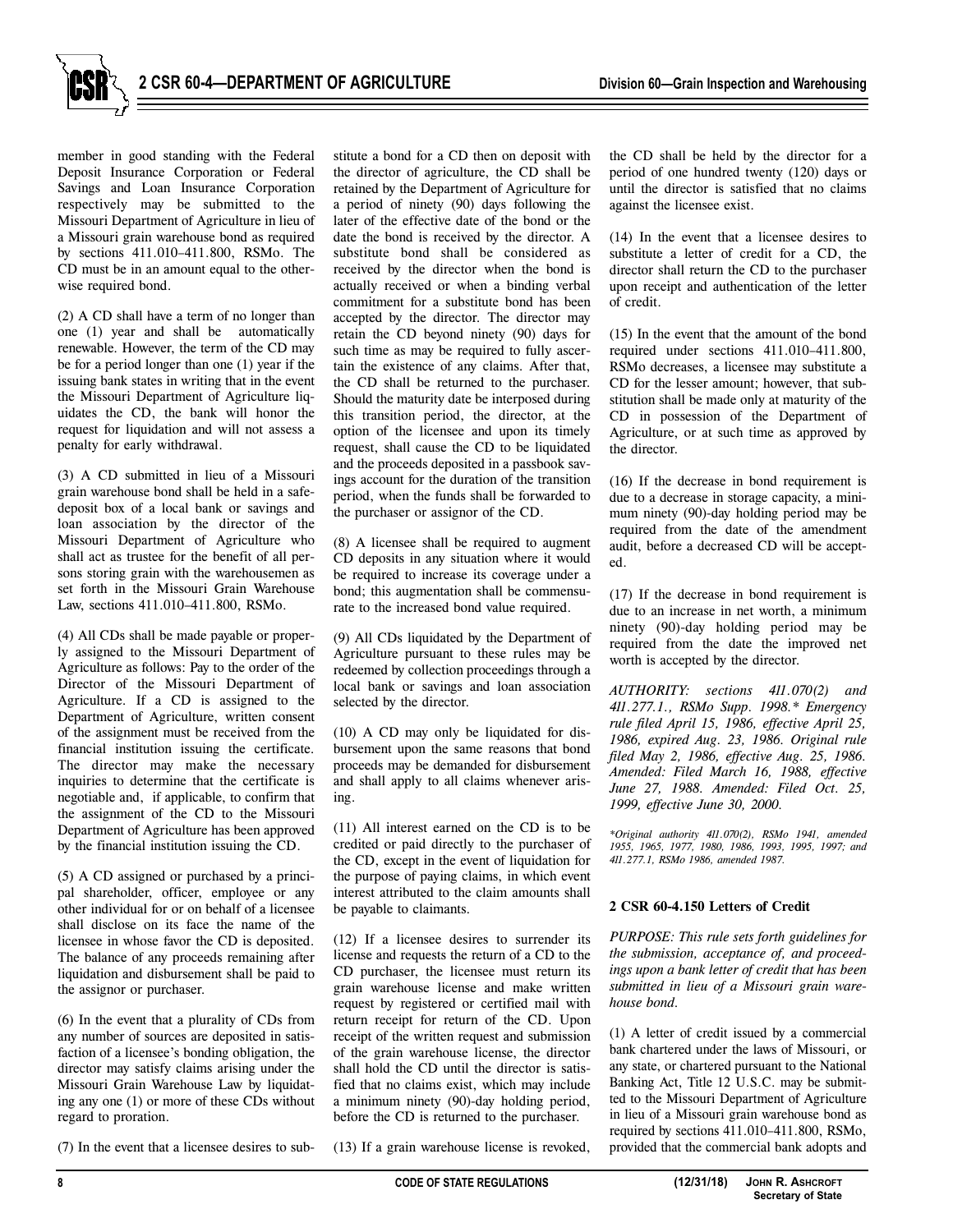

adheres to the rules enumerated in the International Chamber of Commerce publication *UCP-600* pertaining to letters of credit and issues those letters in conformity with Article V of the *Uniform Commercial Code*, section 400.5-101, RSMo. The letter of credit must be in an amount equal to the otherwise required bond.

(2) The letter of credit shall be irrevocable and the beneficiary shall be the Missouri Department of Agriculture. Payment shall be made immediately upon presentment of a sight draft(s) or a letter of demand signed by the director of agriculture or his/her designated representative without accompanying supporting documentation.

(3) All letters of credit shall conform to a required format, unless waived in writing by the director of agriculture. A standard letter of credit form embodying the required format shall be made available upon the request of any licensee or prospective licensee. Forms may be obtained by directing an inquiry to the Division of Grain Inspection and Warehousing, Missouri Department of Agriculture, P.O. Box 630, Jefferson City, MO 65102 or by telephone at 573-751-4112.

(4) A sight draft or letter of demand upon a letter of credit may be presented for payment only upon the reasons that bond proceeds may be demanded for disbursement and shall apply to all claims whenever arising.

(5) Letters of credit shall have a term of one (1) year which shall be renewable automatically for additional one- (1-) year terms. A letter of credit may be revoked by the licensee or issuer only at its expiration date by giving the Department of Agriculture at least ninety (90) days written notice, by certified mail, prior to a renewal date. Notice is not deemed sufficiently given unless the director of agriculture receives the cancellation notice in writing, by certified mail, at least ninety (90) days prior to the renewal date of the letter of credit. Upon the timely receipt of this notice, the licensee shall be required to arrange for substitution of a suitable bond or certificate of deposit (CD) at least sixty (60) days prior to the expiration of the letter of credit. If satisfactory evidence of these arrangements is not timely received, the director shall proceed in accordance with the provisions of section 411.275, RSMo.

(6) If a licensee desires to surrender its license and requests the release of a letter of credit, the licensee must return its grain warehouse license and make written request by registered mail or certified mail with return receipt for the release of the letter of credit. Upon receipt of the written request and the submission of the grain warehouse license, the director shall hold the letter of credit until the director is satisfied that no claims exist, which may include a minimum ninety- (90-) day holding period, before notice of release is transmitted to the issuer.

(7) In the event that a licensee desires to substitute a bond for a letter of credit then in possession of the director of agriculture, the letter of credit shall remain in force for a period of ninety (90) days following the later of the effective date of the bond or the date the bond is received by the director. A substitute bond shall be considered as received by the director when the bond is actually received or when a binding verbal commitment for a substitute bond has been accepted by the director. The director may retain the letter of credit beyond ninety (90) days for such time as may be required to fully ascertain the existence of any claims. After that, notice of release shall be transmitted to the issuer of the letter of credit.

(8) In the event that a licensee desires to substitute a CD for a letter of credit, the director shall transmit a release to the issuer of the credit letter upon receipt and authentication of the CD.

(9) In the event that a plurality of letters of credit from any number of issuers are presented in satisfaction of a licensee's bonding obligation, the director may satisfy claims under the Missouri Grain Warehouse Law by presentment of sight drafts or letter of demand against one (1) or more letters of credit, without regard to proration.

(10) A licensee shall be required to augment letters of credit in any situation where it would be required to increase its coverage under a bond; this augmentation shall be commensurate to the increased bond value required. In the event of a decreased bond requirement, a new letter of credit for the lesser amount may be substituted for a prior letter upon the renewal date of the letter of credit or at that time as approved by the director.

(11) If the decrease in bond requirement is due to a decrease in storage capacity, a minimum ninety- (90-) day bonding period may be required from the date of the amendment audit before a decreased letter of credit will be accepted.

(12) If the decrease in bond requirement is

due to an increase in net worth, a minimum ninety- (90-) day bonding period may be required from the date the improved net worth is accepted by the director.

(13) Licensees or prospective licensees may present any combination of CDs, letters of credit, and bonds in satisfaction of its bonding requirement under this chapter; however, in making disbursements for claims, the director shall liquidate the CDs first, draw upon the letters of credit second, and make demand upon the bond(s) third.

(14) When the director has made written demand for payment of a letter of credit, the letter shall be considered paid if the issuing bank pays the sum demanded to the director within three (3) days of the bank's receipt of that demand, or if the issuing bank deposits the sum demanded in an escrow account solely in the name of the director at a bank designated by the director within three (3) days of the bank's receipt of that demand. Deposit of the sum demanded in this escrow account shall not constitute refusal or failure of the issuing bank to pay the sum demanded to the director and shall prevent a penalty assessment for refusal or failure to pay the sum demanded to the director. When the sum demanded is deposited in this escrow account, the funds shall remain in the escrow account until the liability of the bank has been determined in accordance with Chapter 411, RSMo. In the event that a penalty assessment is necessary in accordance with Chapter 411, RSMo, the penalty assessment shall begin on the fourth day following the date of the bank's receipt of written demand for payment by the director and shall be assessed at the rate of one-seventh (1/7) of a week for each day of delay.

*AUTHORITY: sections 411.070(2) and 411.277, RSMo 2000.\* Emergency rule filed April 15, 1986, effective April 25, 1986, expired Aug. 23, 1986. Original rule filed May 2, 1986, effective Aug. 25, 1986. Amended: Filed March 16, 1988, effective June 27, 1988. Amended: Filed Oct. 25, 1999, effective June 30, 2000. Amended: Filed Dec. 29, 2015, effective June 30, 2016.*

*\*Original authority 411.070(2), RSMo 1941, amended 1955, 1965, 1977, 1980, 1986, 1993, 1995, 1997; and 411.277.1, rsmo 1986, amended 1987, 1993, 1995, 1997.*

## **2 CSR 60-4.160 Short-Term Letters of Credit**

*Emergency rule filed June 18, 1986, effective June 29, 1986, expired Oct. 27, 1986.*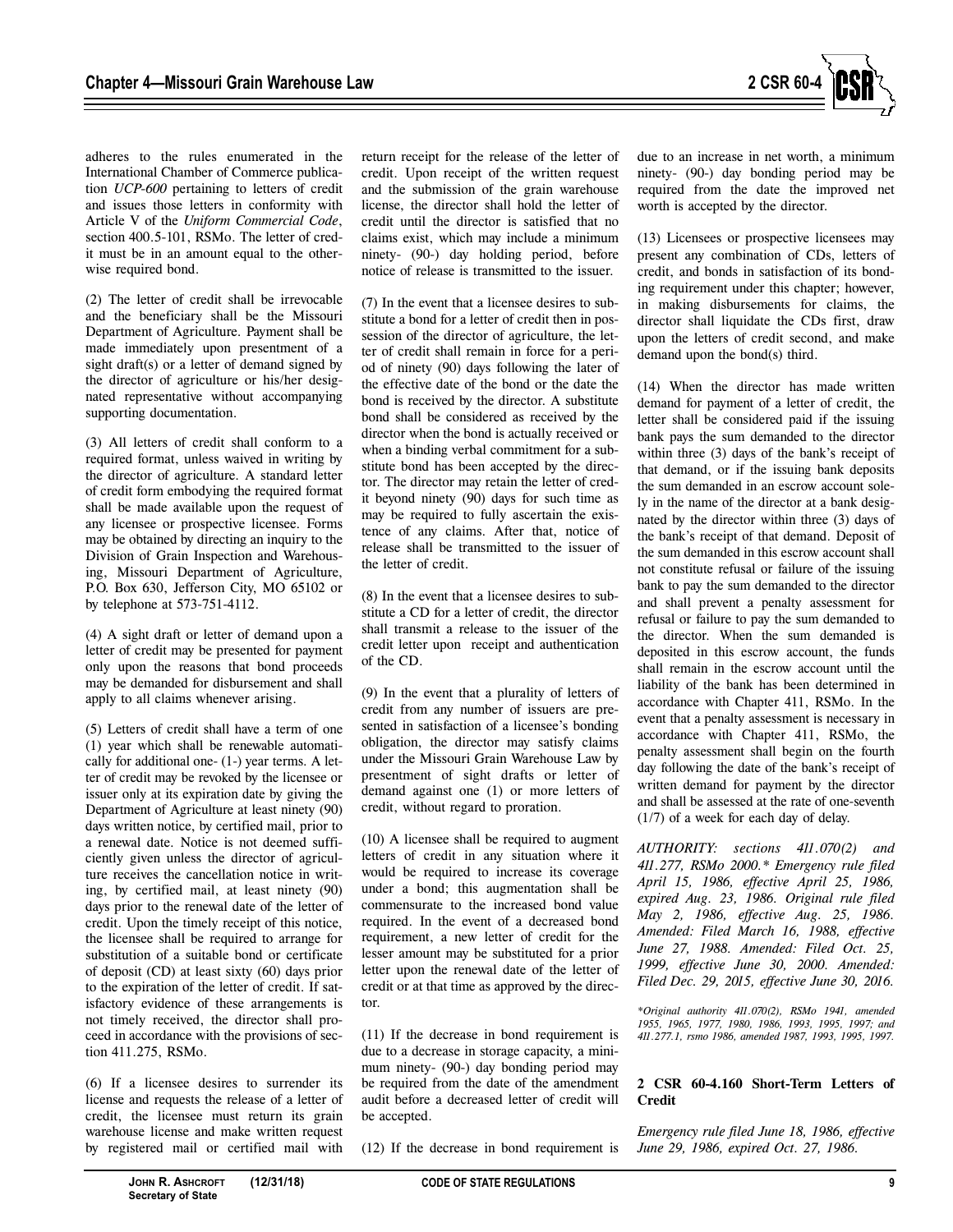

## **2 CSR 60-4.170 Insurance Deductible**

*PURPOSE: This rule provides for the acceptance of insurance policies with deductible clauses.*

(1) An insurance policy with a deductible clause pertaining to the insurance of grain stocks contained in a licensed grain warehouse shall be acceptable if the amount of the Missouri grain warehouse bond, or certificate of deposit, or letter of credit submitted in place of a Missouri grain warehouse bond is increased by the amount of the deductible.

*AUTHORITY: sections 411.070 and 411.290, RSMo 2016.\* Original rule filed March 2, 1989, effective May 25, 1989. Amended: Filed May 18, 2018, effective Jan. 30, 2019.*

*\*Original authority: 411.070, RSMo 1941, amended 1955, 1965, 1977, 1980, 1986, 1993, 1995, 1997 and 411.290, RSMo 1941, amended 1965, 1977, 1986, 1987.*

## **2 CSR 60-4.180 Claim Valuation**

*PURPOSE: This rule establishes procedures to be followed in settling storage claims and in determining the value of storage claims. It also sets forth the methods and procedures to be used in allowing claims against the bond (security) files with the Department of Agriculture.*

(1) The following words, terms and phrases when used in this rule, except where the context clearly indicates otherwise, shall mean:

(A) Board price—purchase price offered by grain warehouses for grain delivered or sold from storage. Generally this price is posted in public view and is changed periodically as market prices change;

(B) Claimant—any person who has a grain storage claim against a licensed warehouse;

(C) Costs of liquidating grain—costs incurred by the department in liquidating and loading out the grain contained in the warehouse. This includes labor to monitor the warehouse facility until the grain is loaded out, load-out of the grain and charges for grading, as well as trucking expenses;

(D) Daily Market Summary—report published daily by the market news section of the marketing division of the Missouri Department of Agriculture which notes among other things, the range of cash truck bids paid for grain to producers for different areas of the state;

(E) Department—the Missouri Department of Agriculture;

(F) Depositor—any person who deposits grain in a warehouse for storage, handling,

shipment or processing, or who is the owner or holder of a warehouse receipt, or who is otherwise lawfully entitled to possession of the grain;

(G) Director—the director of the Missouri Department of Agriculture or his/her designated representative;

(H) Licensed warehouse—a warehouse for which the department has issued a license to operate as a public warehouse in accordance with the provisions of Chapter 411, RSMo;

(I) Local paying price—purchase price offered by grain warehouses and grain dealers, with receiving and shipping capabilities similar to the warehouse with storage claims, located in a twenty (20)-mile radius;

(J) Pricing date—the date that a claimant loses the ability, by action of the warehouse or the Missouri Department of Agriculture, to demand redelivery of grain deposited at the warehouse or sell the grain to the warehouse;

(K) Storage claim—occurs upon the inability of a licensed warehouse to redeliver grain to a depositor upon demand;

(L) Storage grain—any grain received in a warehouse, including grain bank grain, unless sold in accordance with the provisions of section(s) 411.325 or 276.401–276.582, RSMo;

(M) Total gross claim value—claimant's quantity of a commodity multiplied times the unit claim value;

(N) Total net claim value—total gross claim value less warehouse charges and other charges approved by the director or circuit court;

(O) Unit claim value—the price determined by the department in accordance with this rule to be the value per normally traded unit of individual commodities stored by the warehouse as of the pricing date; and

(P) Warehouse charges—amounts charged by the licensed warehouse in accordance with the schedule of charges filed with the department. Allowable charges include: storage, receiving, load-out, cleaning, drying, quality discounts and other charges applicable to the conditioning or processing of grain delivered.

(2) When a license of a warehouse is revoked or expires, when a renewal is refused or when an examination conducted by the department shows storage claims, these claims shall be settled in accordance with this rule or as approved by the department.

(3) The department shall determine if a shortage of grain, either in quantity or quality, in the warehouse versus storage grain obligations may exist. If a shortage does exist, the department shall determine if redelivery of grain in the warehouse to storage customers

on a *pro rata* basis shall be allowed. This determination may be made on the basis of each commodity.

(4) If the department determines that a shortage may exist, the earlier of either the date the license is revoked or expires or renewal is refused, or the date that the redelivery period ends shall be considered the pricing date.

(5) If redelivery is an option, the department shall verify storage claims prior to allowing redelivery. This shall be done by contacting known storage customers, as noted in the records of the warehouse, and public notice of claim filing procedures. This public announcement shall be made by the news media serving the county the warehouse is located in as well as adjoining counties or other counties the warehouse is known to do business in which, all storage claims shall be filed on an affidavit of grain claim form available from the department. The department shall verify all claims based on records of the warehouse, records of the claimant and other means necessary.

(6) The period for filing claims shall be set by the department and shall not be less than seven (7) days after public notice is made. The failure of a claimant to file a claim within the time period set by the department shall limit the claimant's ability to participate in redelivery of storage obligations.

(7) To be considered as a claim under the security filed by the warehouse with the department, the period for filing claims shall be sixty (60) days from the date public notice is made. If the department determines that redelivery is not an option, the filing period of claims against the escrow account also shall be sixty (60) days. The department may grant an extension when deemed necessary.

(8) After the claim filing deadline, the department shall reconsider the viability of allowing redelivery, based on claims filed, inventory of grain on hand and if claimants desire redelivery. If the department determines that redelivery is still an option, the department shall establish a redelivery schedule, notify all claimants of this schedule and how quality differences will be handled. Notification may be verbal.

(9) Load-out charges and warehouse charges shall be paid before the grain is loaded out or deducted from the quantity of grain loaded out. The department shall determine the quantity of grain deducted based on the unit claim value.